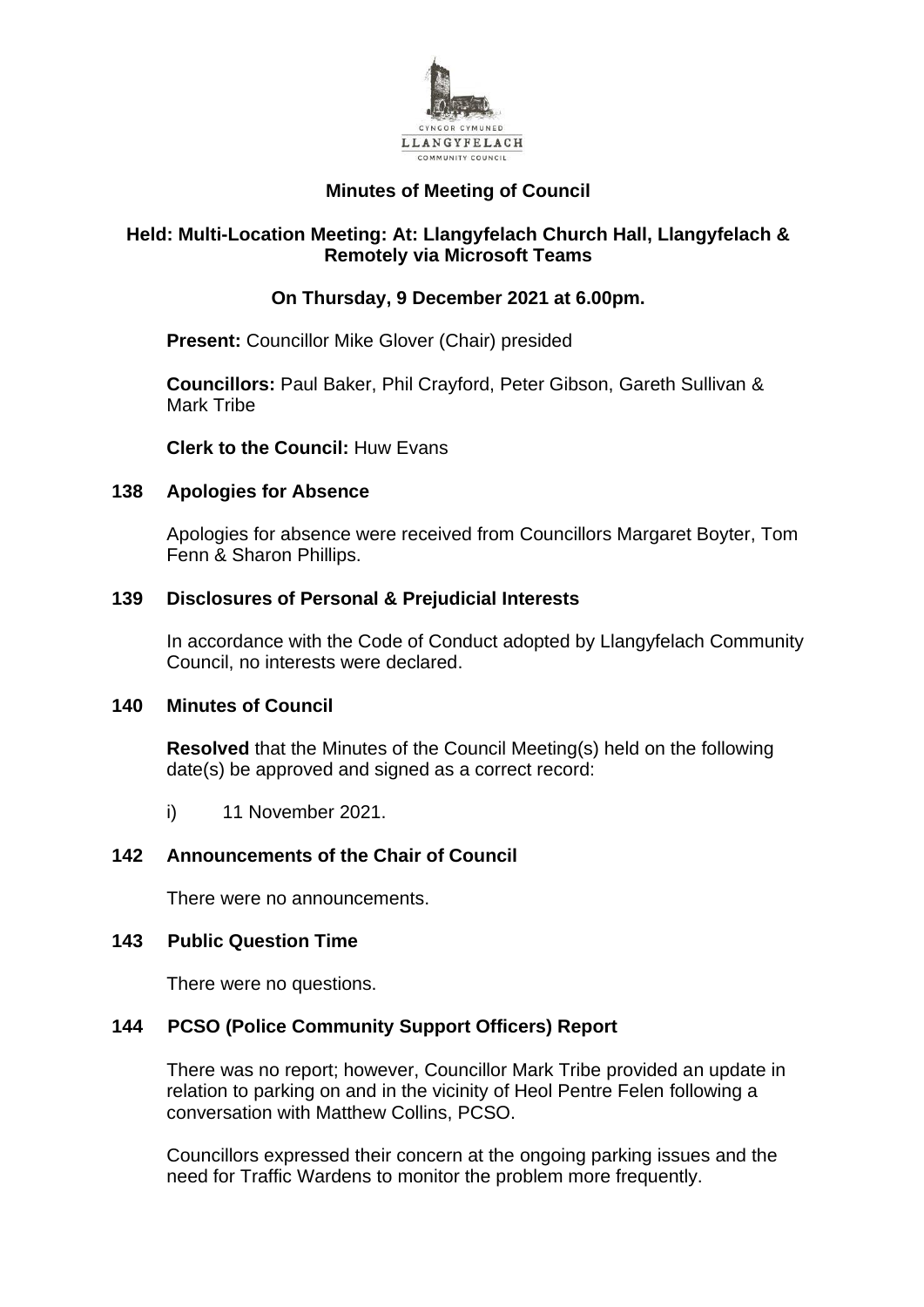**Resolved** that Councillor Mark Tribe raise the issue with the PCSO.

### **145 Record of Payments**

The Clerk outlined those payments made since the last meeting of Council. The payments were made in line with Minute 23 "Constitutional Matters 2021-2022" of the Annual Council held on 13 May 2021.

| <b>Payments</b>                                          | £        |
|----------------------------------------------------------|----------|
| Clerk Salary (November 2021)                             | 406.89   |
| CCS Pension Fund (Clerk) (November 2021)                 | 159.27   |
|                                                          |          |
| <b>Determined by Council</b>                             |          |
| Plaques x 6. Council - 8 July 2021                       | 150.00   |
| Low Cost Print (Christmas Newsletter 2021). Council - 11 | 1,292.00 |
| November 2021                                            |          |
|                                                          |          |
| <b>Payments Raised at the Meeting</b>                    |          |
| Hire of Church Hall                                      | 240.00   |
| Pentagon. Website Maintenance & Support 01.11.2021-      | 900.00   |
| 31.10.2022                                               |          |

**Resolved** that the payments be noted / approved.

### **146 Financial Reporting**

### **i) Bank Accounts - Reconciliation**

The Clerk stated that the Bank Accounts - Reconciliation information had been shared with all Councillors.

**Resolved** that the Bank Accounts – Reconciliation report be noted.

### **147 Correspondence**

The actions / comments made as in relation to the correspondence reported:

| <b>Correspondence</b>                     | <b>Actions</b>         |
|-------------------------------------------|------------------------|
| One Voice Wales. Health Impact            | Noted.                 |
| Assessment of Climate Change in Wales     |                        |
| Infographics                              |                        |
| One Voice Wales. Third sector voter       | Noted.                 |
| registration support grant - now open     |                        |
| <b>Wales Air Ambulance. Community</b>     | Make donation of £200. |
| Council Appeal 2021                       |                        |
| Planning Aid Wales. Looking for planning  | Noted.                 |
| training on listed buildings and heritage |                        |
| sites? 29 November 2021, 6-8pm            |                        |

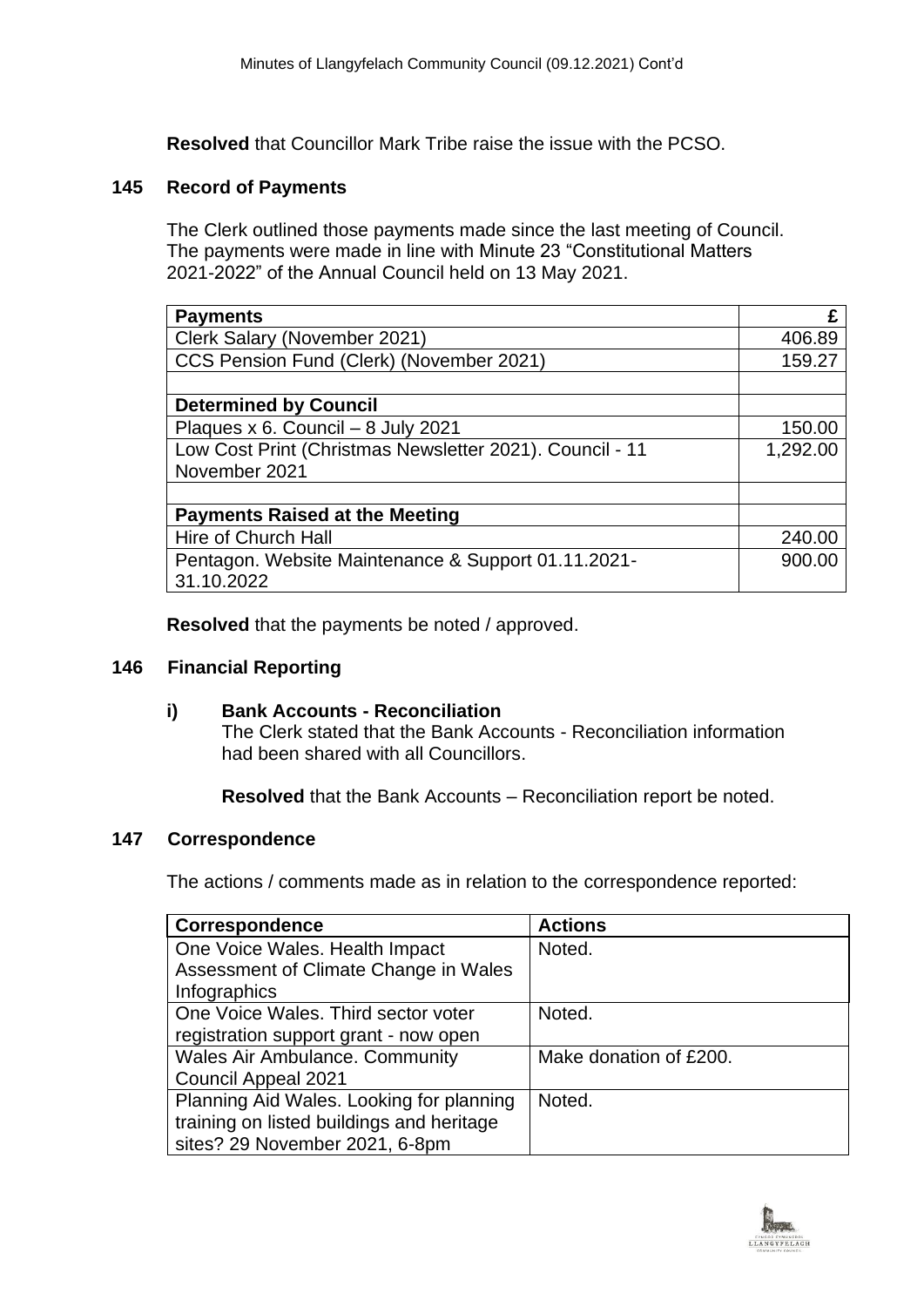| One Voice Wales, Consultation on          | Noted.                 |
|-------------------------------------------|------------------------|
| inquiry into second homes                 |                        |
| One Voice Wales. Remote training          | Noted.                 |
| sessions that are taking place in         |                        |
| November / December                       |                        |
| One Voice Wales. Cricieth Creadigol       | Noted.                 |
| <b>Creative Criccieth shortlisted for</b> |                        |
| Prestigious 2021 Creative Lives Awards    |                        |
| One Voice Wales. Councillor Survey -      | Noted.                 |
| Role and remuneration of Councillors in   |                        |
| Wales                                     |                        |
| One Voice Wales, Launch of the National   | Noted.                 |
| Framework for the Delivery of             |                        |
| Bereavement Care in Wales                 |                        |
| One Voice Wales. Draft Corporate Joint    | Noted.                 |
| Committee (General) (Wales)               |                        |
| <b>Regulations 2022</b>                   |                        |
| One Voice Wales, Consultation on local    | Noted.                 |
| taxes for second homes and self-catering  |                        |
| accommodation                             |                        |
| One Voice Wales. Nature Forum             | Noted.                 |
| One Voice Wales. Information Highlights   | Noted.                 |
| - November                                |                        |
| Planning Aid Wales. Placemaking for a     | Noted.                 |
| <b>Thriving Welsh Language</b>            |                        |
| One Voice Wales. Community Wealth         | Noted.                 |
| Building event - 30 November 2021         |                        |
| One Voice Wales. Together we can do       | Noted.                 |
| so much                                   |                        |
| One Voice Wales. £500,000 fuel poverty    | Noted.                 |
| fund opens for grant applications         |                        |
| One Voice Wales. The Local Elections      | Noted.                 |
| (Principal Areas) (Wales) Rules 2021 and  |                        |
| the Local Elections (Communities)         |                        |
| (Wales) Rules 2021                        |                        |
| One Voice Wales. Lottery Jubilee funding  | Noted.                 |
| Marie Curie. Marie Curie needs your help  | Make donation of £200. |
| Planning Aid Wales. Teams meeting         | Noted.                 |
| 01/12/21 at 1.00pm                        |                        |
| Swansea Council, Business                 | Noted.                 |
| Improvement Grant (BIG) - Llangyfelach    |                        |
| One Voice Wales. Welcome to our           | Noted.                 |
| Autumn newsletter                         |                        |
| One Voice Wales. WCVA - Catalyst          | Noted.                 |
| Cymru: Broadening horizons Project        |                        |
| One Voice Wales. Funding opportunities    | Noted.                 |
| for SW Wales                              |                        |
| One Voice Wales. News Bulletin            | Noted.                 |

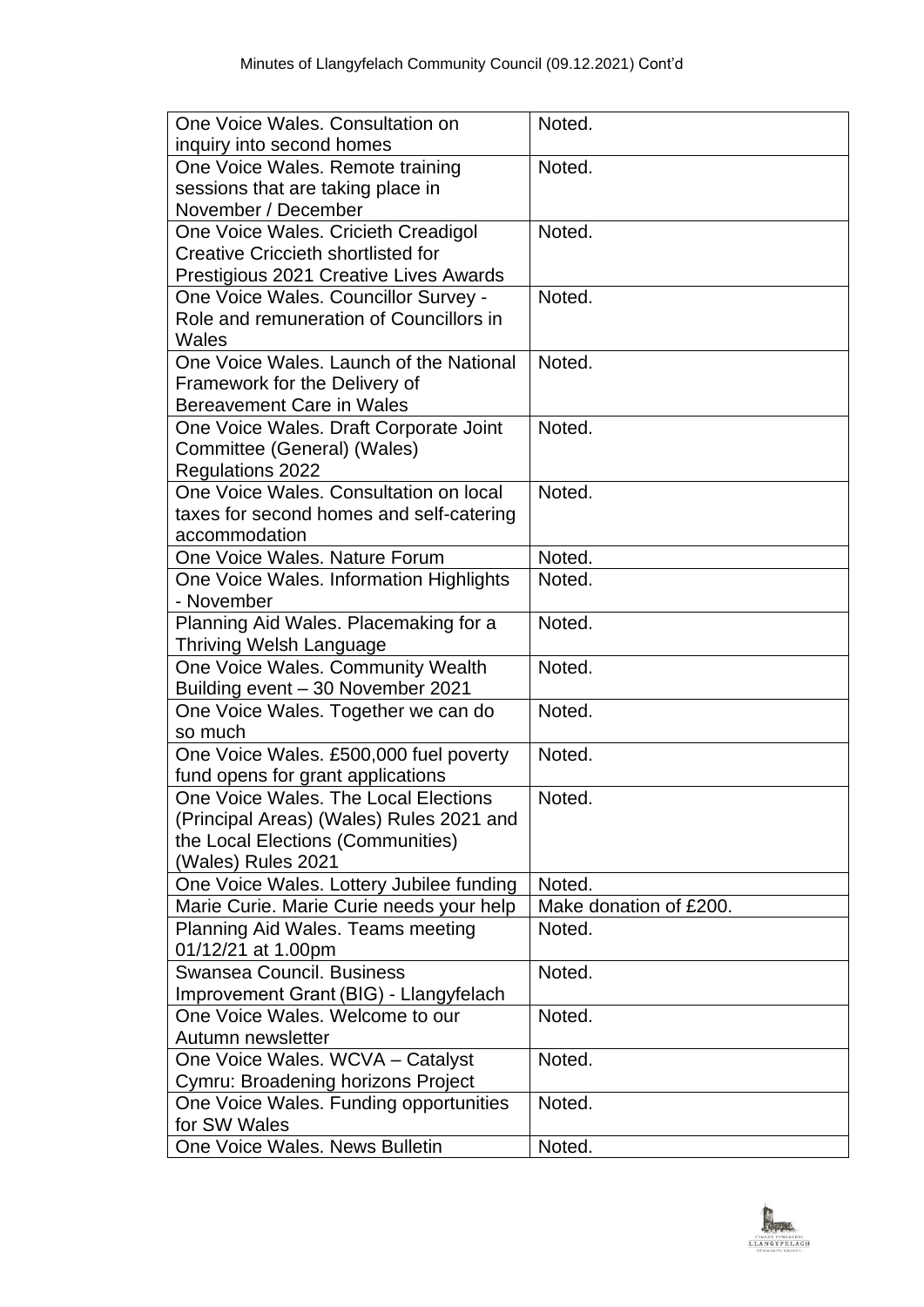| One Voice Wales. Community                  | Noted. |
|---------------------------------------------|--------|
| <b>Woodlands Fund</b>                       |        |
| One Voice Wales, October 2021               | Noted. |
| <b>Newsletter</b>                           |        |
| Once Voice Wales. 'Leave only               | Noted. |
| pawprints' dog fouling campaign             |        |
| One Voice Wales. Disability Wales           | Noted. |
| <b>Access to Politics Event 18 November</b> |        |
| 2021 at 10.00am                             |        |
| <b>Welsh Government. Technical Advice</b>   | Noted. |
| Note (TAN) 15                               |        |
| Welsh Government. Consultation on           | Noted. |
| planning legislation and policy for second  |        |
| homes and short-term holiday lets           |        |
| Planning Aid Wales. Placemaking for a       | Noted. |
| <b>Thriving Welsh Language</b>              |        |
| Older People's Commissioner for Wales.      | Noted. |
| <b>Engagement Sessions</b>                  |        |
| South Wales Police & Crime                  | Noted. |
| <b>Commissioner. Annual Community</b>       |        |
| Survey                                      |        |
| Planning Aid Wales. An Introduction to      | Noted. |
| Heritage Issues and the Planning System     |        |
| One Voice Wales. Transforming Towns -       | Noted. |
| Repurposing buildings post Covid            |        |
| <b>Cancer Information and Support</b>       | Noted. |
| Services. Request for Support               |        |
| Urdd National Eisteddfod. Request for       | Noted. |
| Support                                     |        |
| Welsh Government / Disability Wales.        | Noted. |
| Access to Politics. 10am, 9 December        |        |
| 2021                                        |        |

# **148 Feedback from Delegates on Outside Bodies**

There was no feedback from delegates on Outside Bodies.

# **149 General / ICT Matters**

The Clerk stated that the images of each Councillor had been added to the Council's website.

# **150 Workplan (For Information)**

The Council Workplan was presented.

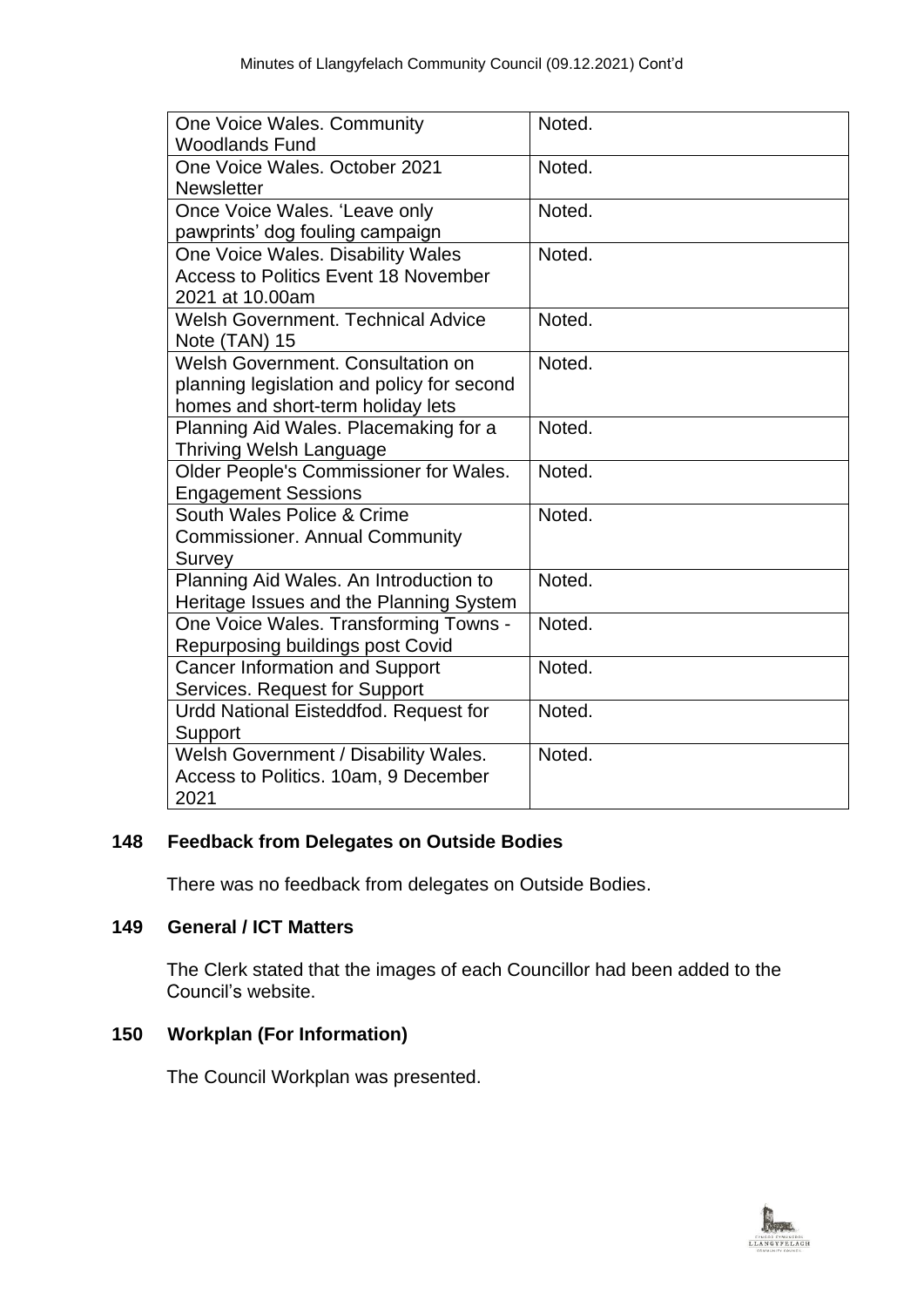# **151 Planning Applications & Planning Matters - Swansea Council**

# **i) Planning Application 2021/2937/FUL. 17 Clos Sant Teilo**

Councillors expressed concern at the planning application. They were concerned that the conversion of an attached and detached garages would mean a loss of parking.

**Resolved** that an objection to the planning application be submitted on the grounds of loss of parking.

# **152 Highways, Footpaths, Cycleways & Bridleways - Swansea Council**

# **i) Road Safety - Crossing B4489 at Junction of Swansea Road & Pengors Road, Llangyfelach**

The Clerk provided an update in relation to him completing an application to Swansea Council's, Recovery Fund – Community Section. The application would be submitted once the relevant information had been obtained.

**Resolved** that the update be noted.

# **153 Training**

The Clerk had circulated the One Voice Wales training list and urged Councillors to undertake training.

Councillor Mark Tribe stated that he had recently attended the Charing Meetings training module.

# **154 Llangyfelach Ward Councillor Update**

Councillor Gareth Sullivan, Llangyfelach Ward Councillor submitted an update.

# **155 Playground at Fairview Road - Community Budget Capital - Play**

Councillor Gareth Sullivan stated that the installation was progressing well.

### **156 Christmas Newsletter**

Councillor Peter Gibson stated that the Christmas Newsletter had now been circulated widely throughout the Llangyfelach Community Council area. The Clerk stated that it had also been published on the Community Council website. [https://www.llangyfelachcommunitycouncil.org.uk/christmas-2021](https://www.llangyfelachcommunitycouncil.org.uk/christmas-2021-newsletter/) [newsletter/](https://www.llangyfelachcommunitycouncil.org.uk/christmas-2021-newsletter/)

**Resolved** that the update be noted, and Councillors Paul Baker & Peter Gibson thanked for their work.

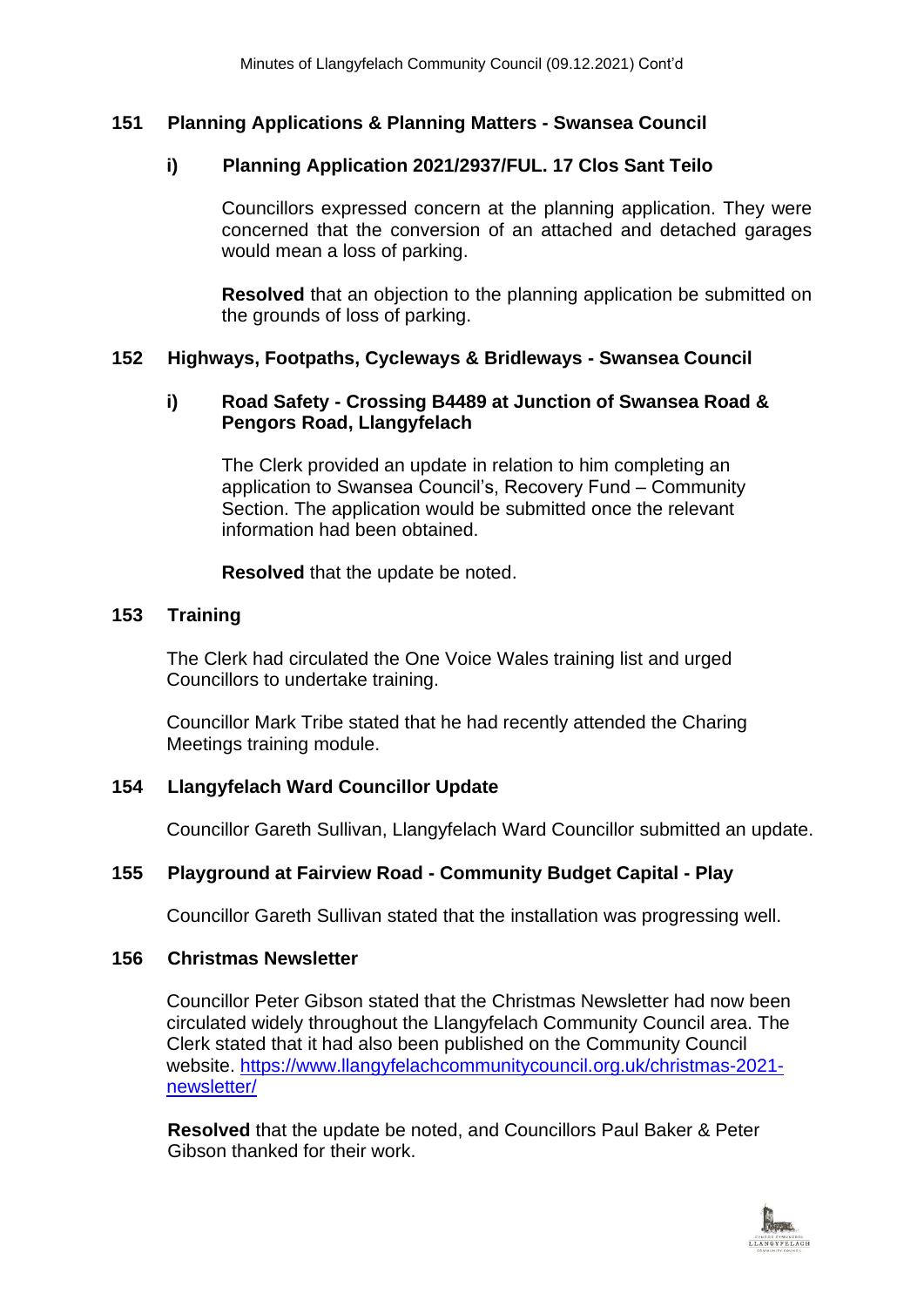### **157 Christmas Tree, Illuminations & Festivities**

The Clerk provided an update in relation to the Llangyfelach Community Council Christmas Event arranged for Friday, 10 December 2021, with Father Christmas attending.

Councillor Phil Crayford & Councillor Peter Gibson stated that Griffiths Waste Management Ltd had kindly provided the fencing surrounding the tree. Councillor Phil Crayford had prepared the Risk Assessment. Councillor Peter Gibson had arranged the purchase of approximately 150 selection boxes. The Clerk had arranged for adequate First Aid cover from St John Ambulance. The Clerk confirmed that Phillips Services (Wales) Ltd., would have a member of staff on hand to turn the lights on with Father Christmas.

**Resolved** that the update be noted.

### **158 Provision of Bins - Bryntywod**

Councillor Phil Crayford suggested that the Council consider providing bins in the Bryntywod area.

**Resolved** that the suggestion be noted.

# **159 Society of Local Council Clerks (SLCC) Membership 2022**

The Clerk stated that his Membership of the Society of Local Council Clerks (SLCC) lapses on 31 December. The renewal membership letter has been received. The cost being £234.

**Resolved** that the Clerks SLCC Membership fee be paid by Council.

### **160 Appropriate Sum under Section 137(4) (A) of the Local Government Act 1972 - Section 137 Expenditure Limit for 2022-2023**

The Clerk stated that the Welsh Government have provided formal notification that the appropriate sum for the purposes of section 137(4) (a) of the Local Government Act 1972 (the 1972 Act) for Community and Town Councils in Wales for 2022-2023 was £8.82 per elector.

Section 137(1) of the 1972 Act permits each Community or Town Council to spend on activities for which it has no other specific powers if the Council considers that the expenditure is in the interests of, and will bring direct benefit to, the area or any part of it, or all or some of its inhabitants, providing that the benefit is commensurate with the expenditure. Community and Town Councils are also permitted under section 137(3) to incur expenditure for certain charitable and other purposes.